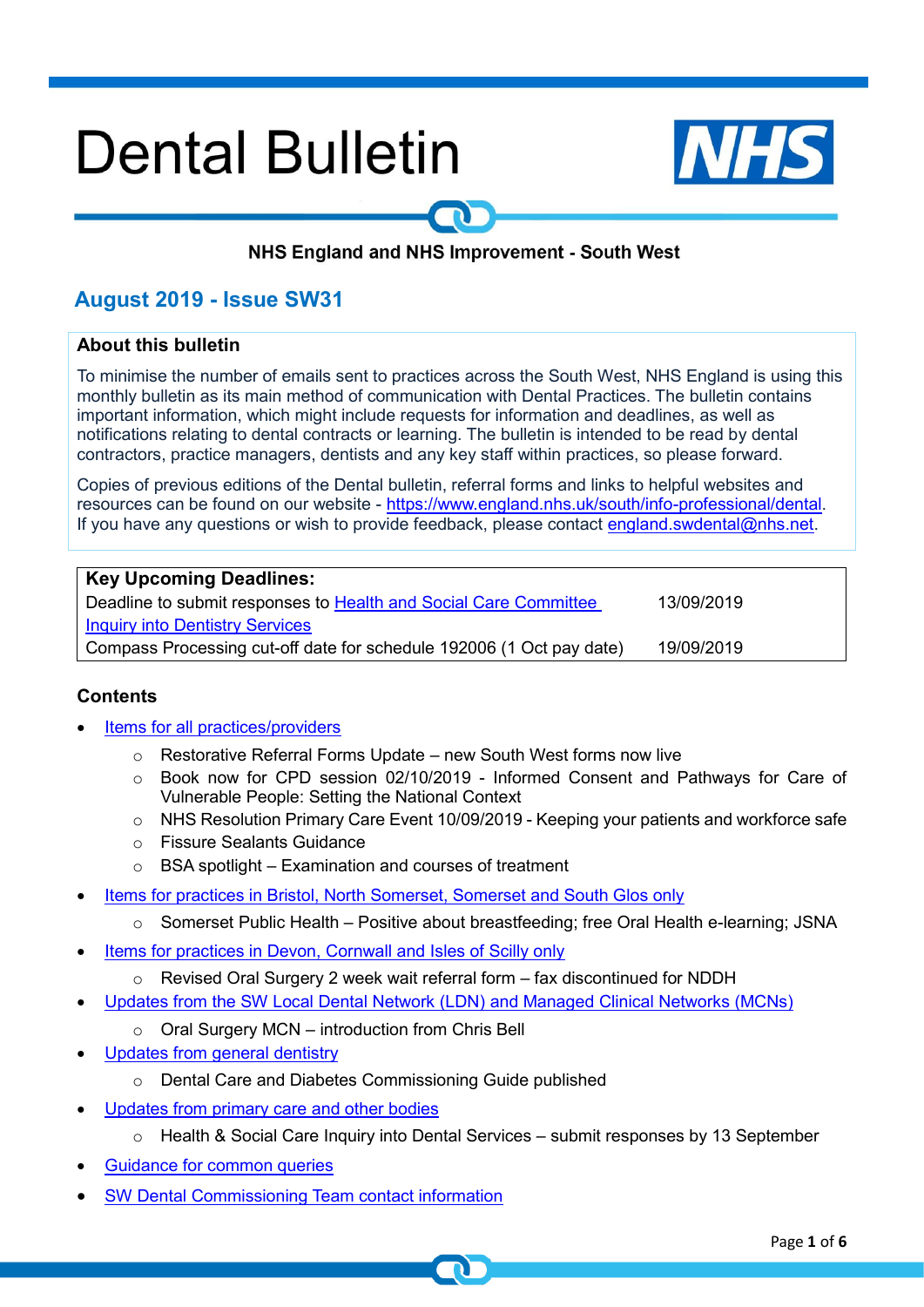# <span id="page-1-0"></span>**Items for all practices/providers**

### • **Restorative Referral Forms Update – new South West forms now live**

Following on from the announcement in the May bulletin, we are now in a position to roll out the new suite of Restorative Referral forms for the South West region. These have been approved by the Restorative MCN and the LDCs. We have also successfully piloted them in Somerset over the last 6 months and have received feedback from both the referring GDPs and Consultants accepting the referrals.

The forms can now be used across the whole region: Cornwall, Devon, Bristol, Somerset, North Somerset and South Gloucestershire. The forms are available on the [NHS England](https://www.england.nhs.uk/south/info-professional/dental/dcis/forms/)  [website](https://www.england.nhs.uk/south/info-professional/dental/dcis/forms/) and are attached to this bulletin email, along with guidance notes for reference.

It is important that all sections of the relevant referral form are completed in full as failure to complete sections may lead to the form being returned and a delay in treatment/advice for you your patient.

All referring dentists will need to send completed forms via an NHS net email address, which will help when sending clinical photographs and dental radiographs. If you do not already have a NHS.net email address, please go to <https://portal.nhs.net/Registration#/dentistry> to apply.

If you have any comments please email the Chair of the MCN [Matthew.jerreat@tst.nhs.uk](mailto:Matthew.jerreat@tst.nhs.uk) or Primary Care Support Lead [Sarah.mcfarlane1@nhs.net.](mailto:Sarah.mcfarlane1@nhs.net)

• **[Book now](https://www.maxcourse.co.uk/swdentalpg/guestCourseListCourseDetails.asp?cKey=2673) for CPD session 02/10/2019 - Informed Consent and Pathways for Care of Vulnerable People: Setting the National Context. 1.30-5pm Sandy Park, Exeter.** The Special Care & Paediatrics MCN are holding their Annual General Meeting on 2<sup>nd</sup> October and, with Health Education England, have organised an open afternoon CPD session from 1.30pm. Please book early to secure a place.

Wed 2 Oct 2019, from 13:30 till 17:00 with 3:00 hours CPD <https://www.maxcourse.co.uk/swdentalpg/guestCourseListCourseDetails.asp?cKey=2673> £45.00 dentists; £25.00 other members of the dental team

We have all encountered challenging situations in practice concerning the care and management of our vulnerable patients including gaining informed consent. Janet Clarke, Formerly Deputy Chief Dental Officer will give insight into the national context, NHS Long Term Plan and Commissioning Standard for Vulnerable People and John Makin, Head of the DDU will cover informed consent for those individuals who lack capacity, and the pitfalls surrounding this issue. This course will form part of the requirements for the recommended topic of Legal and Ethical issues

• **NHS Resolution Primary Care Event 10/09/2019 - Keeping your patients and workforce safe. 10.00am - 12.45pm, Bridgwater & Taunton College, Taunton** Registration is now live for a South West Primary Care Learning event, focussed around developing a robust and appropriate risk and quality governance framework in primary care organisations. Dental providers are invited and encouraged to attend.

It will be an opportunity to hear from Ian Biggs, Regional Director of Primary Care and Public Health NHS England South West, and the event will include insight into Primary Care Appeals, Safety and Learning, Practitioner Performance Advice, and Claims Management. For full information please see the flyer attached to this bulletin email, please book as soon as possible at [http://bit.ly/primarycareevent.](http://bit.ly/primarycareevent)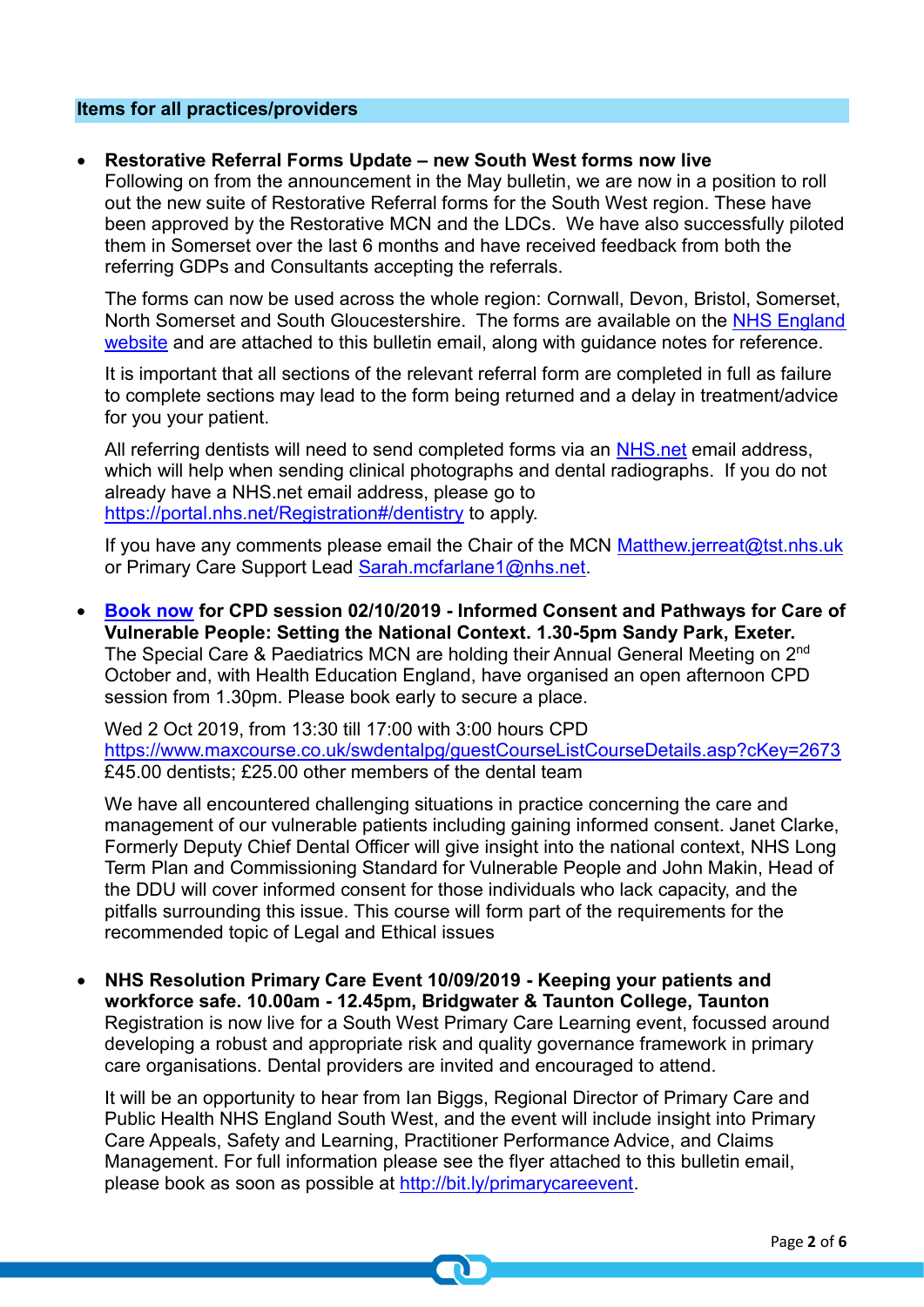# • **Fissure Sealants Guidance**

Delivering Better Oral Health<sup>1</sup> guidelines include to "Fissure seal permanent molars with resin sealant" for prevention of caries in children aged from 7 years and young adults giving concern to their dentist (e.g. those with obvious current active caries, those with ortho appliances, dry mouth, other predisposing factors, those with special needs). The strength of evidence is Grade 1, meaning there is strong evidence from at least one systematic review of multiple well-designed randomised control trial/s.

A fissure sealant is a Band 1 item. As with any Band 1 claim, an examination and an assessment of the patients oral health, and completion of the planned treatment (that the patient is willing to undergo) is a requirement<sup>2, 3</sup>.

References:

1. Delivering better oral health: an evidence-based toolkit for prevention. Third edition. Published March 2017. PHE gateway number: 2016224

2. NHS BSA, Ask-us. [https://contactcentreservices.nhsbsa.nhs.uk/selfnhsukokb/AskUs\\_Dental/en](https://contactcentreservices.nhsbsa.nhs.uk/selfnhsukokb/AskUs_Dental/en-gb/10625/treatment-band-queries/48732/what-band-of-treatment-is-a-fissure-sealant-or-a-sealant-restoration)[gb/10625/treatment-band-queries/48732/what-band-of-treatment-is-a-fissure-sealant-or-a-sealant](https://contactcentreservices.nhsbsa.nhs.uk/selfnhsukokb/AskUs_Dental/en-gb/10625/treatment-band-queries/48732/what-band-of-treatment-is-a-fissure-sealant-or-a-sealant-restoration)[restoration](https://contactcentreservices.nhsbsa.nhs.uk/selfnhsukokb/AskUs_Dental/en-gb/10625/treatment-band-queries/48732/what-band-of-treatment-is-a-fissure-sealant-or-a-sealant-restoration)

3. The National Health Service (Dental Charges) Regulations 2005, Schedule 1, Band 1 Charges.Registration

*Nathan Brown, Clinical Adviser, Provider Assurance (Dental Services), NHSBSA.*

# • **BSA in the spotlight article – Examination and courses of treatment**

As mentioned in the last bulletin, NHSBSA dental services are publishing a series of short 'In the spotlight' articles intended to raise awareness of appropriate claiming.

The first article published focussed on clarifying ['A course of treatment and examination'](https://www.nhsbsa.nhs.uk/sites/default/files/2019-06/2019-06%20-%20In%20the%20spotlight%20-%20treatment%20and%20examination.pdf).

To view all other articles as well as guidance on contract related processes, please visit and bookmark [https://www.nhsbsa.nhs.uk/nhs-dental-services.](https://www.nhsbsa.nhs.uk/nhs-dental-services)

[Back to top](#page-0-0)

# <span id="page-2-0"></span>**Items for practices in Bristol, North Somerset, Somerset and South Glos only**

• **Focus on Somerset Public Health:** 

# **Positive about Breastfeeding**



positive Public Health at Somerset County Council have been encouraging  $\alpha$   $\alpha$  bengagement with the South West Positive about breastfeeding **CO REAST** campaign, designed to 'Empower Parents, Enable Breastfeeding' and  $\mathbb{R}$  **FFFDING** increase access to timely, accessible information and digital support.

The resource enables everyone (individuals, settings, organisations) to play their role in providing an environment supporting every baby to have the best start in life and develop close and loving relationships. Please sign up to the Somerset Positive about Breastfeeding scheme at<https://www.healthysomerset.co.uk/breastfeeding/>

# **FREE eLearning in Oral Health Improvement**

<https://somerset.learningpool.com/course/search.php?search=Oral+Health>

This informative resource is available to help enable families to act preventatively and protect theirs and others oral health (children/elders requiring support). The eLearning can be completed by families as well as professionals supporting the wider agenda. For families with children requiring emergency treatments and/or extraction, this resource is supportive of the necessary steps required to prevent further need.

**Somerset: Our County - Joint Strategic Needs Assessment (JSNA) 2019 focussing on Data Integration published**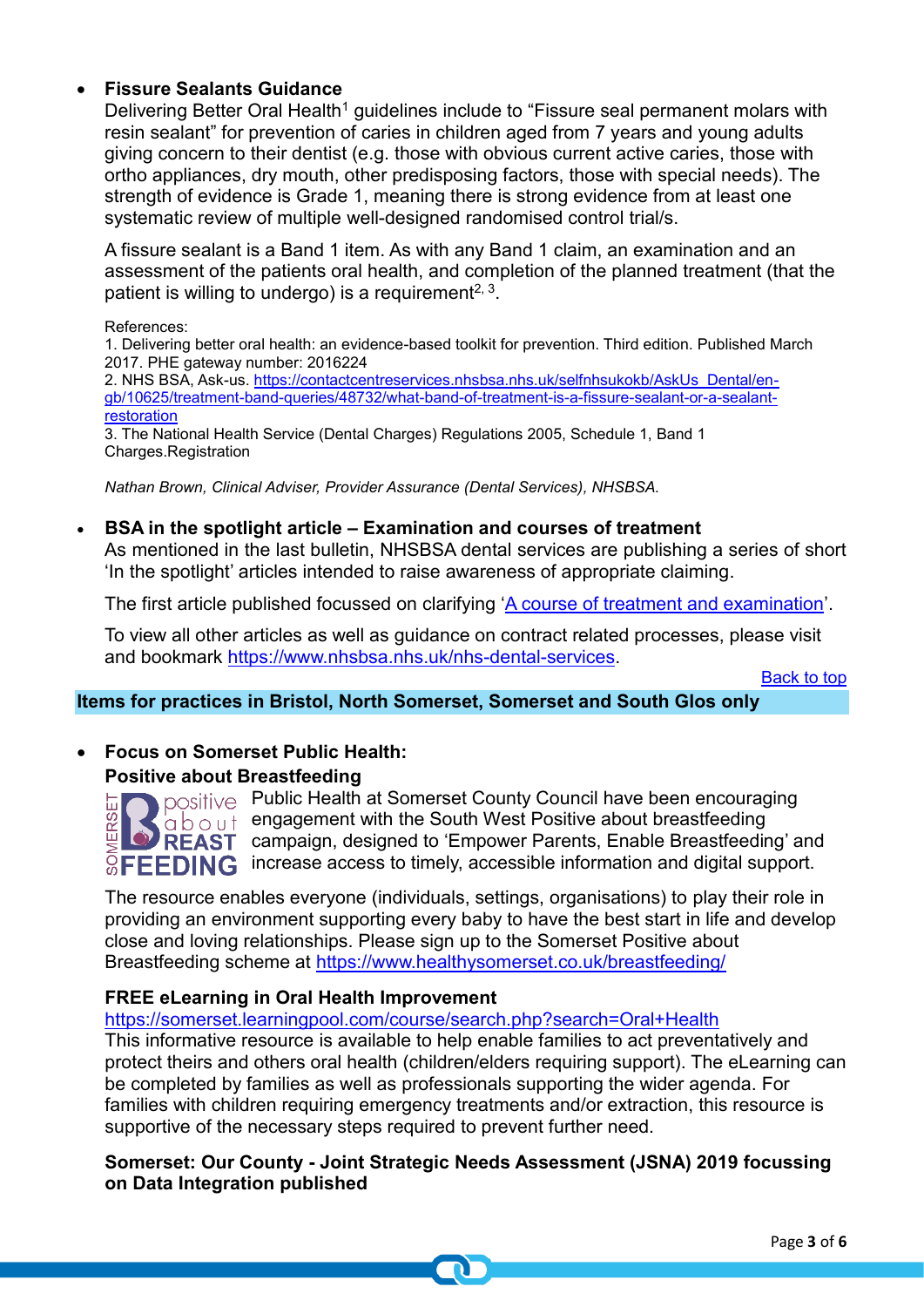The new JSNA for Somerset has been published by Somerset's Health and Wellbeing Board and is available here [www.somersetintelligence.org.uk/jsna](http://www.somersetintelligence.org.uk/jsna)

This year's focus is on the need to unify data between services to improve the delivery of health and social care for people in Somerset. The production of this JSNA runs alongside a new Business Intelligence Strategy, co-ordinated by Somerset's Clinical Commissioning Group.

Trudi Grant, Director of Public Health at Somerset County Council, said, "Joining up information about people and places is an essential part of joining up services so that they can be properly 'person-centred' or 'place-based'. It happens already between agencies in Somerset, however, the difficulty is this is often unplanned, and not done in either a timely manner nor with the appropriate level of precision.

"So, we have a bit of a different JSNA this year. It's certainly a very welcome first step toward a Somerset system that will join up relevant and necessary information held by organisations such as social care, health and the voluntary sector, to the ultimate benefit of the whole population of Somerset."

An Information Governance Panel is being established by Somerset's Health and Wellbeing Board to ensure access to information is appropriate, safeguarded and monitored.

#### [Back to top](#page-0-0)

# <span id="page-3-0"></span>**Items for practices in Devon, Cornwall and Isles of Scilly only**

• **Suspected Head and Neck Cancer (2 week wait) referrals to North Devon District Hospital (NDDH) – fax discontinued**

Please note Oral Surgery referrals for Suspected Head and Neck Cancer (2 week wait) for NDDH, may only be sent by email now to [ndht.cancerbookings@nhs.net](mailto:ndht.cancerbookings@nhs.net) as we have been notified the fax number is no longer available.

This has been updated on the referral form **Suspected Head and Neck Cancer Referral** [Form 2 Week Wait –](https://www.england.nhs.uk/south/wp-content/uploads/sites/6/2019/08/suspected-head-neck-cancer-form-v3-aug2019.docx) Devon and Torbay available to download along with other dental referral forms on the [NHS England Information for Professionals website.](https://www.england.nhs.uk/south/info-professional/dental/dcis/forms/)

#### [Back to top](#page-0-0)

## <span id="page-3-1"></span>**Updates from the SW Local Dental Network (LDN) & Managed Clinical Networks (MCNs)**

#### • **Oral Surgery Managed Clinical Network (MCN)**

The Oral Surgery MCN, established in 2016, is based throughout the Southwest to encourage access in localities across the region. The MCN Committee has a mixture of maxillofacial surgeons, oral surgeons, dentists with special interest and a representative from Oral Medicine.

The MCN works closely with NHS England and NHS Improvement, providing clinical advice to support the commissioning of oral surgery and oral medicine services. Since appointment the MCN has been identifying stakeholders, existing clinical resources, types of funding, current level of activity and geographical patient pool and boundaries. This included visiting the four main sites of triage in the Southwest to identify issues and work to refine the patient pathways.

The MCN has been active in assisting NHS England and NHS Improvement in moving to referrals via NHSmail and ultimately towards electronic referral. Registration for a shared practice nhs.net [email account](https://portal.nhs.net/Registration#/dentistry) is mandatory to succeed in this. Referral documents are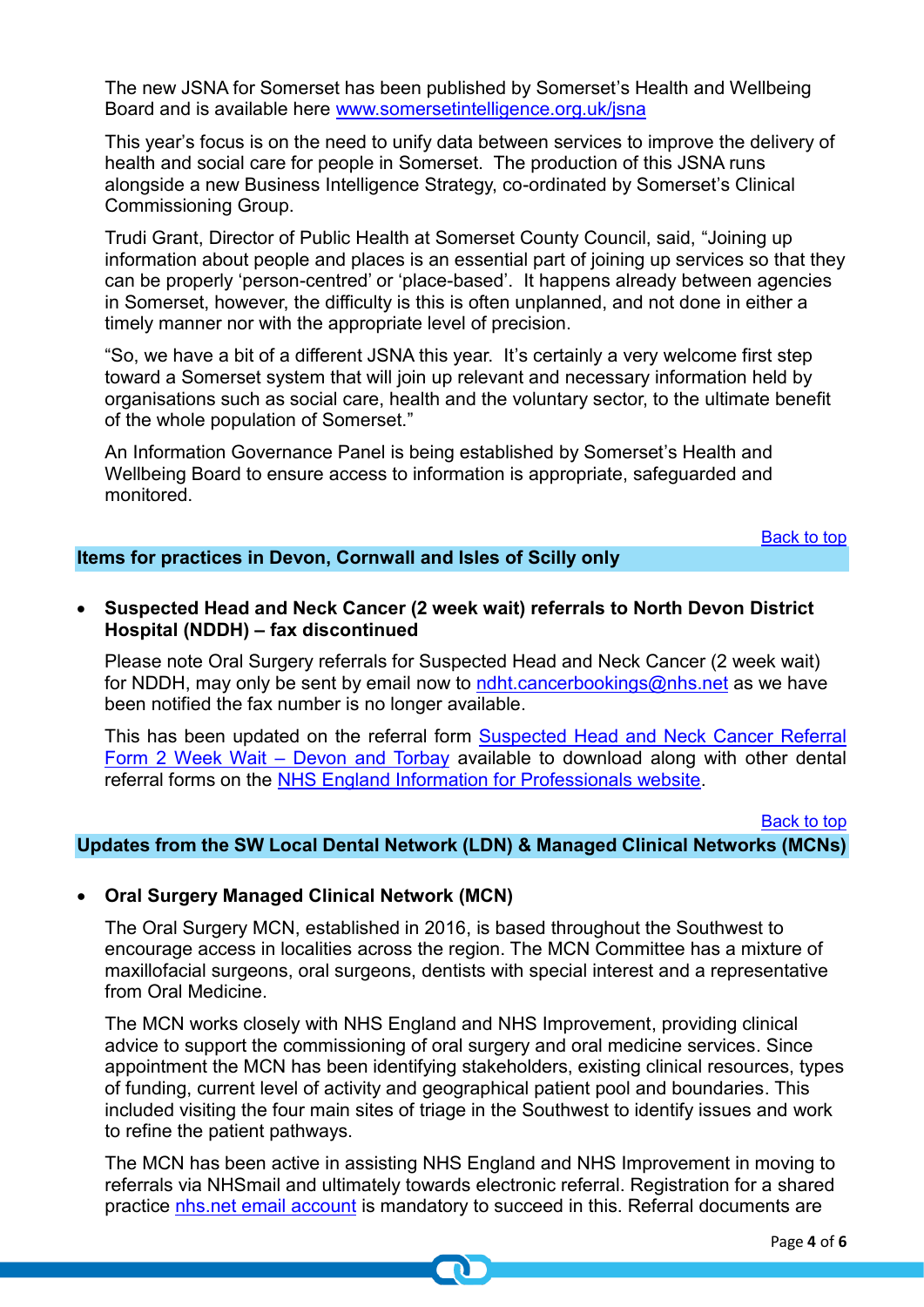being amended as these issues are addressed.

Several helpful guidance documents have been produced for referring dentists, available from the [Southwest Local Dental Network website pages.](https://www.england.nhs.uk/south/info-professional/dental/dcis/south-west-ldn/) We encourage dental colleagues to become familiar with these and the new revised [referral documents](https://www.england.nhs.uk/south/info-professional/dental/dcis/forms/) to avoid having referrals rejected.

The MCN includes participation from Health Education England who have been very supportive with courses for general practitioners as well as finding support for taught postgraduate oral surgery courses at Bristol Dental Hospital and the Peninsular University.

An annual Symposium is planned for the Autumn of 2019 to bring together all the oral surgery and oral medicine providers in the Southwest into a co-ordinated accountable network. This should allow further investigation into the development of services in the Southwest based on patient need and access.

Details of the committee members and how to contact them if you need advice are available on the Southwest LDN web pages. The committee actively encourages contact to help develop the service and patient access.

Chris Bell Chair Oral Surgery MCN, Southwest of England

[Back to top](#page-0-0)

# <span id="page-4-0"></span>**Updates from general dentistry**

# • **The Office of Chief Dental Officer (OCDO) – Dental Care for People with Diabetes**

The OCDO, and NHS England & NHS Improvement National Diabetes Prevention Programme have produced the commissioning standard: Dental Care for People with Diabetes. This Commissioning Standard will support the local implementation of pathways for patients to enable the benefits of timely and effective periodontal management on oral health and importantly general health to be realised.

People with type 2 and type 1 diabetes need to access effective dental care and local pathways should be developed to support this. This will require local engagement between providers and commissioners of dental services and diabetes services, and the commissioning of dental services with the appropriate skills and competences to deliver the care required. To download a copy of this standard go to:

<https://www.england.nhs.uk/primary-care/dentistry/dentistry-publications/#standards>

[Back to top](#page-0-0)

# <span id="page-4-1"></span>**Updates from primary care and other bodies**

# • **Health and Social Care Committee Inquiry into Dentistry Services**

The House of Commons Health and Social Care Committee is holding an inquiry into dentistry services. The Committee invites written submissions which should be returned by **Friday 13th September 2019**.

Please visit the following link for more information and details of how to submit responses: [https://www.parliament.uk/business/committees/committees-a-z/commons-select/health](https://www.parliament.uk/business/committees/committees-a-z/commons-select/health-and-social-care-committee/news/dentistry-services-inquiry-launch-17-19/)[and-social-care-committee/news/dentistry-services-inquiry-launch-17-19/](https://www.parliament.uk/business/committees/committees-a-z/commons-select/health-and-social-care-committee/news/dentistry-services-inquiry-launch-17-19/)

[Back to top](#page-0-0)